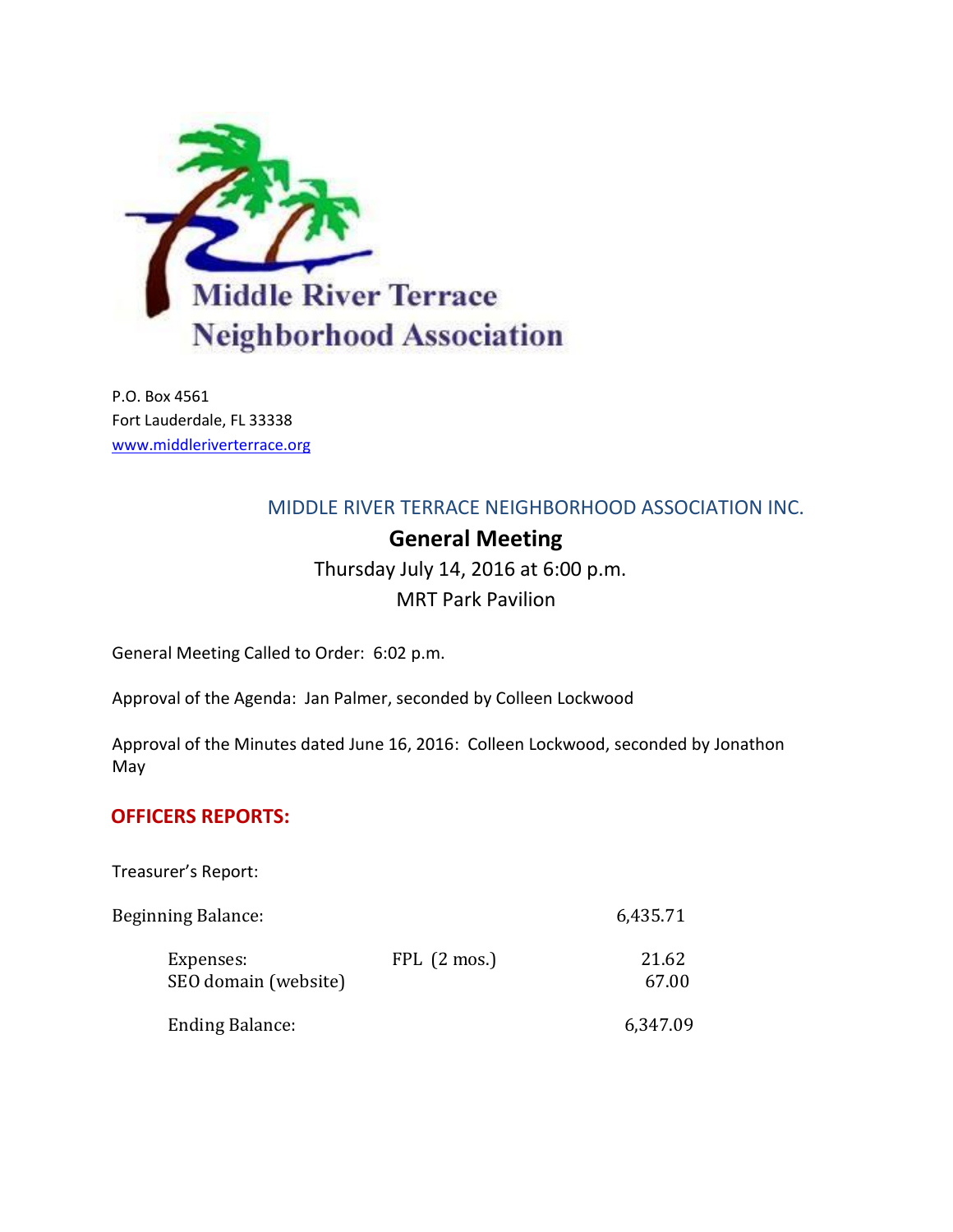Police Report:

| May Residential Burglaries |  |
|----------------------------|--|
| May Vehicle Theft          |  |

Overall number of crimes across all categories is the same as last month, which was down from the month before that. This month last year it was twice the number.

When asked why there has been improvement in the crime rate in the last year, Zach suggested it was due to a few agency programs: The ILP initiative (intelligence led policing) where law enforcement identifies the problem and focuses resource where it is needed and the ROC squad (rapid offender control)

Narcotics crimes have been on the rise; however, as resources are reallocated to other kinds of crimes, FLPD continues to assess where focuses are most needed and will make adjustments on an ongoing basis.

Officer Baro stated that the City is trying to obtain a grant to hire more officers for neighborhood teams and narcotics. A letter of support was distributed to neighborhood residents; many have signed the letters as a show of their support.

### GYR Report:

On Saturday July 23rd 9:30 a.m. to 2:30 p.m., the City is hosting a Hazardous Waste Disposal Drop-Off Event where city residents can drop off electronics, computers, paint, batteries, medicines, etc. for items not accepted in regular garbage pickup. The event will take place at Mills Pond Park, [2201 NW. 9th Avenue \(across the](http://www.google.com/maps?f=l&hl=en&q=2201+NW.+9th+Avenue.+%2c+Fort+Lauderdale%2c+Florida+33311)  [street from Faith Farm Ministires\).](http://www.google.com/maps?f=l&hl=en&q=2201+NW.+9th+Avenue.+%2c+Fort+Lauderdale%2c+Florida+33311) Proof of residency required. For more information call 954-828-5054 or visit [http://gyr.fortlauderdale.gov/greener](http://gyr.fortlauderdale.gov/greener-government/recycling-waste-reduction/solid-waste-events)[government/recycling-waste-reduction/solid-waste-events](http://gyr.fortlauderdale.gov/greener-government/recycling-waste-reduction/solid-waste-events)

To learn more about all of the Green Your Routine initiatives, go to the GYR site – <http://gyr.fortlauderdale.gov/gyr-home-page>

Water bills – Joann pointed out that the monthly bill indicates whether the bill is for actual usage or is an estimate.

Joann spoke again about having your property certified for a wildlife habitat. All you need is to provide water, food and a place for the animals to hide, such as bushes, trees, etc. The "gyr" website gives information concerning this.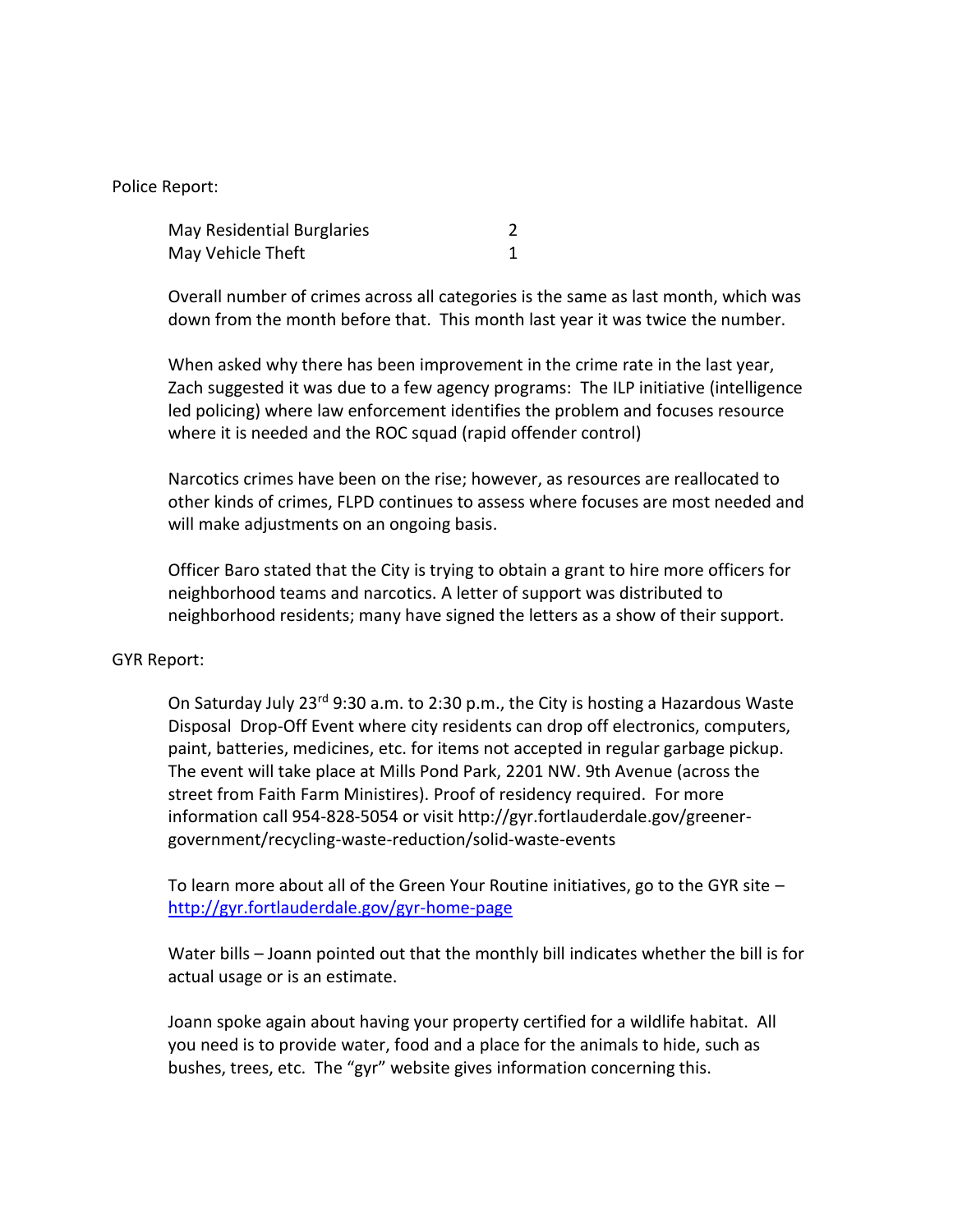#### **OLD BUSINESS:**

MRTNA Board Candidates' slate was presented uncontested at the June MRTNA BOD and General Meetings. A call for an affirmative vote of acceptance of the uncontested slate of new officers (MRTNA BYLAWS - Article VI Elections, Appointments, Vacancies and Removals Section 1 - H. In the event that a slate of candidates is presented and is uncontested, the President may suspend the normal ballot voting procedures and call for an affirmative vote of acceptance of the uncontested slate) passed unanimously.

The Board for the next fiscal year is as follows: Colleen Lockwood, President Jonathon May, Vice President Jan Palmer, Secretary Tony Fiori, Treasurer

The BOD passed a motion to make a proposal at this July 14 general meeting to change MRTNA monthly General Meetings, from Monthly to Quarterly and at 5:30 p.m., starting immediately after the September MRTNA general meeting. This proposal will be advertised on our web and Facebook page. A final vote from our members will be conducted at the September General Meeting. A motion was made and passed unanimously. MRTNA BOD meetings will continue to meet on a monthly basis. The BOD is also investigating alternative meeting locations. Colleen Lockwood made a motion, seconded by Jan Palmer, to move the meetings from monthly to quarterly and to change time from 6:00 p.m. to 5:30 p.m. This will be advertised for the September meeting.

#### SPECIAL GUESTS:

Mr. Robert Garcia, Senior Meteorologist from the National Weather Service of South Florida: Robert is part of a team of 10 meteorologists covering South Florida.

#1 priority is to keep people safe. They have 120 offices around the country as well as covering 60 miles offshore. (Monroe County covers their own county.)

Areas West of Federal Highway have lower probability of having to evacuate.

Tropical storm vs. hurricane are distinguished by wind speed.

Recommend pets' vaccinations be kept up-to-date and have those records on hand in the event evacuation to hotels or public community centers is required. These records are often required to allow pets to be boarded.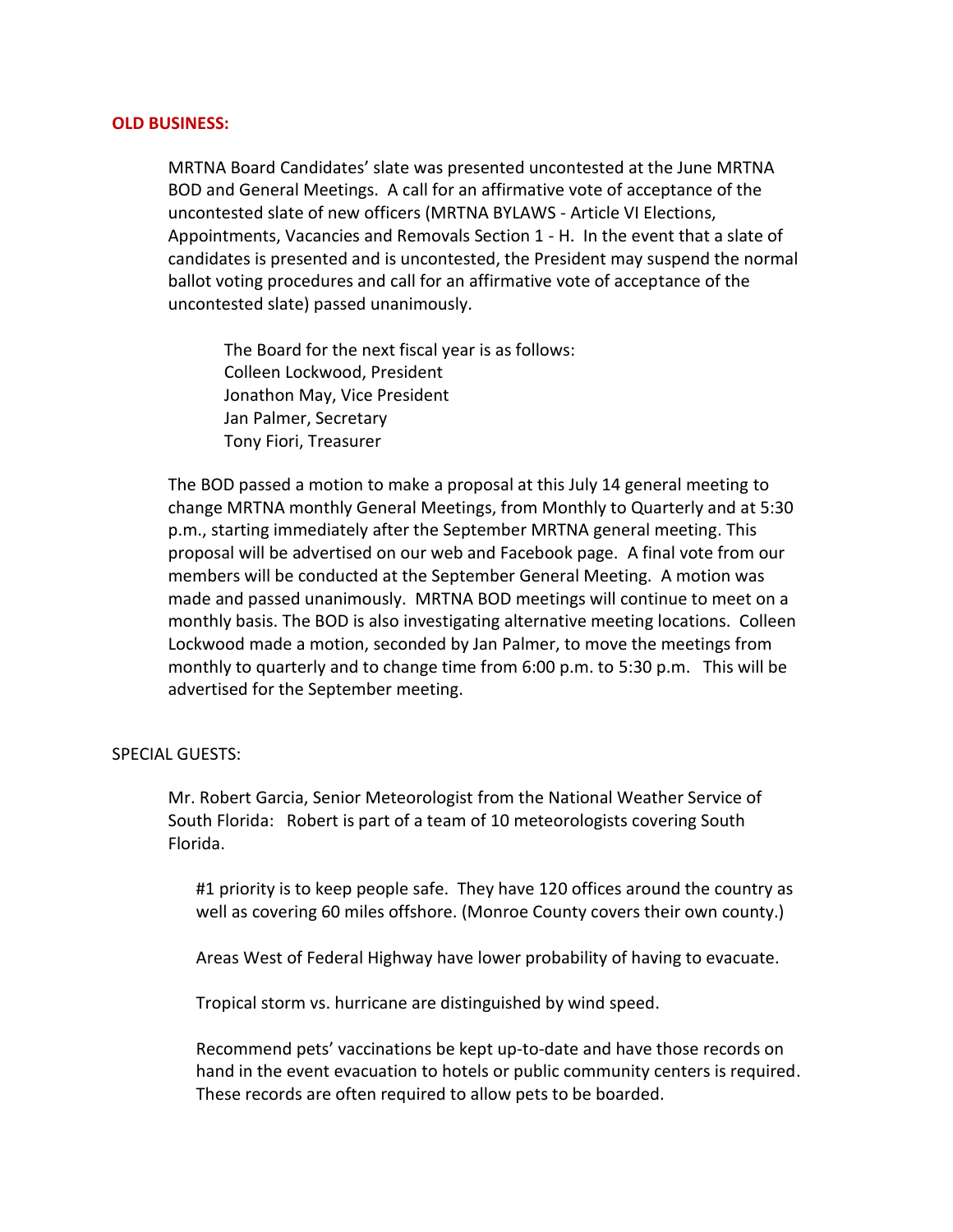Also check your insurance – floodsmart.gov provides reasonable estimates for flood insurance for your area. Once we get a named storm – anything that can hit us within 3-5 days -- you are not allowed to change your insurance until that named storm leaves our area.

Loss of a roof is the highest risk due to compromise of garage or carports mitigation steps can be taken – relatively simple projects to lower risk – this will lower insurance premiums.

Penni Saginario, of the Broward County emergency department, was also present. It was pointed out to be safe and get away from windows and find a closet to get in. A lot of people do not pay attention to tropical storms, but these cause more flooding and tornados. An average season has 4 named storms. Residents should watch local tv and radio stations for updates and have sufficient food, water, medicines, etc.

Hurricane preparedness kits were passed out at the meeting.

### OTHER:

Laura attended a meeting with Hal Barnes and other City staff heads from Zoning, Code Engineering, Code Enforcement and Sustainable Development regarding our streets and neighborhood entrances needing improvements and beautification priorities. Laura took pictures of our entrances that need much improvement and safety concerns. This was a good meeting and the City did not realize we had these deplorable conditions in our neighborhood.

### **NEW BUSINESS**

We are pleased to learn that the MRT Children's Playground project is being considered. Last year our BOD attended several meetings reviewing the City's Parks and Recreations Master Plan. We advocated for help transforming our park from a "passive" to "active park". An Active Park has infrastructures like Children Playgrounds and Community Centers. Both are right now lacking.

Colleen, as our new president, said she would like to build and expand on our present projects and celebrate what we have. She would like for us to have more engagement and connection with our neighbors.

Laura suggested we make a walking path along the railroad tracks and have it beautified with trees and shrubs that would help buffer the trains.